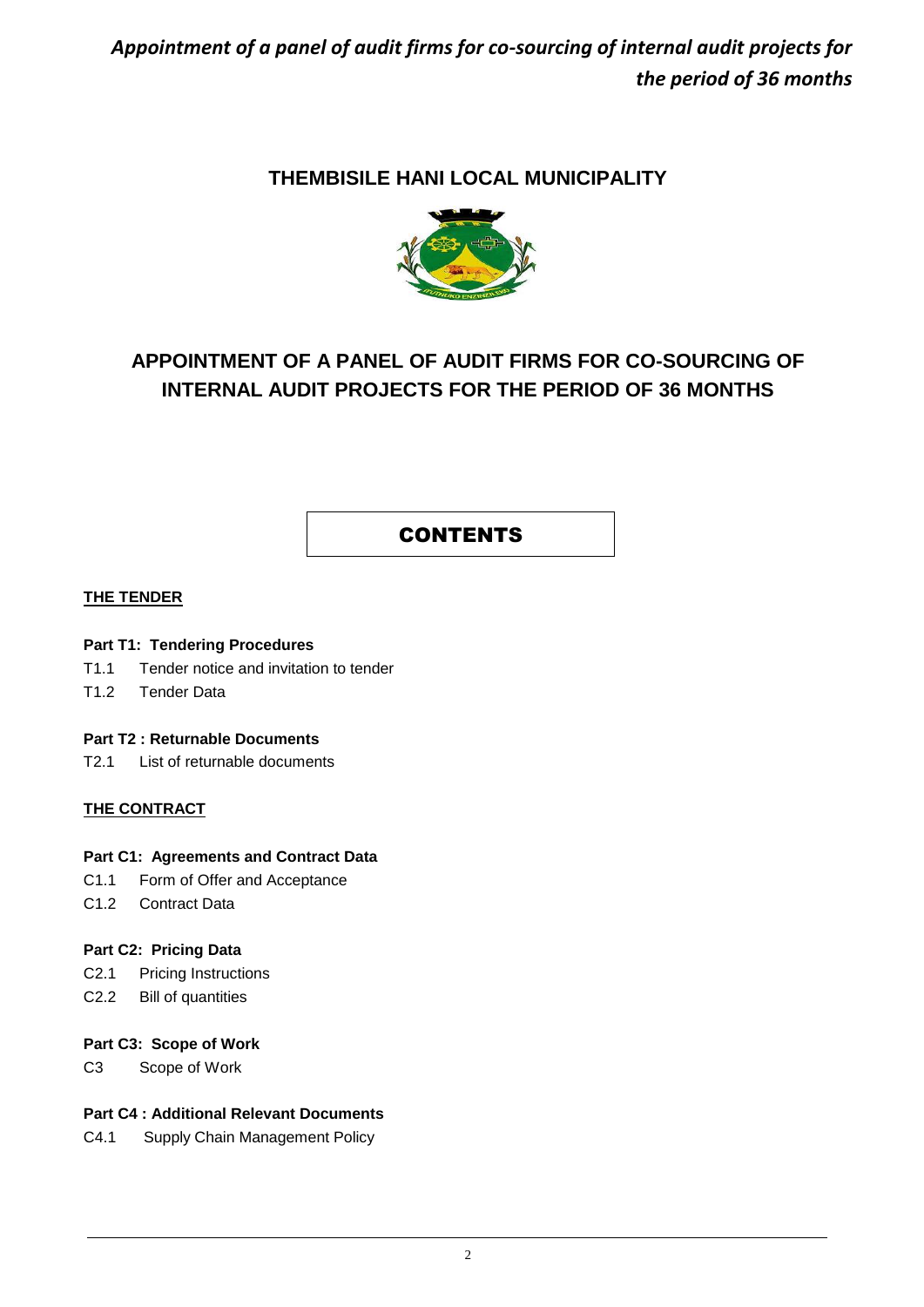## **THEMBISILE HANI LOCAL MUNICIPALITY**

## **APPOINTMENT OF PANEL OF AUDIT FIRMS FOR CO-SOURCING OF INTERNAL AUDIT PROJECTS FOR THE PERIOD OF 36 MONTHS**



# **TENDERING PROCEDURES**

### **THE TENDER**

### **Part T1: Tendering Procedures**

- T1.1 Tender notice and invitation to tender
- T1.2 Tender Data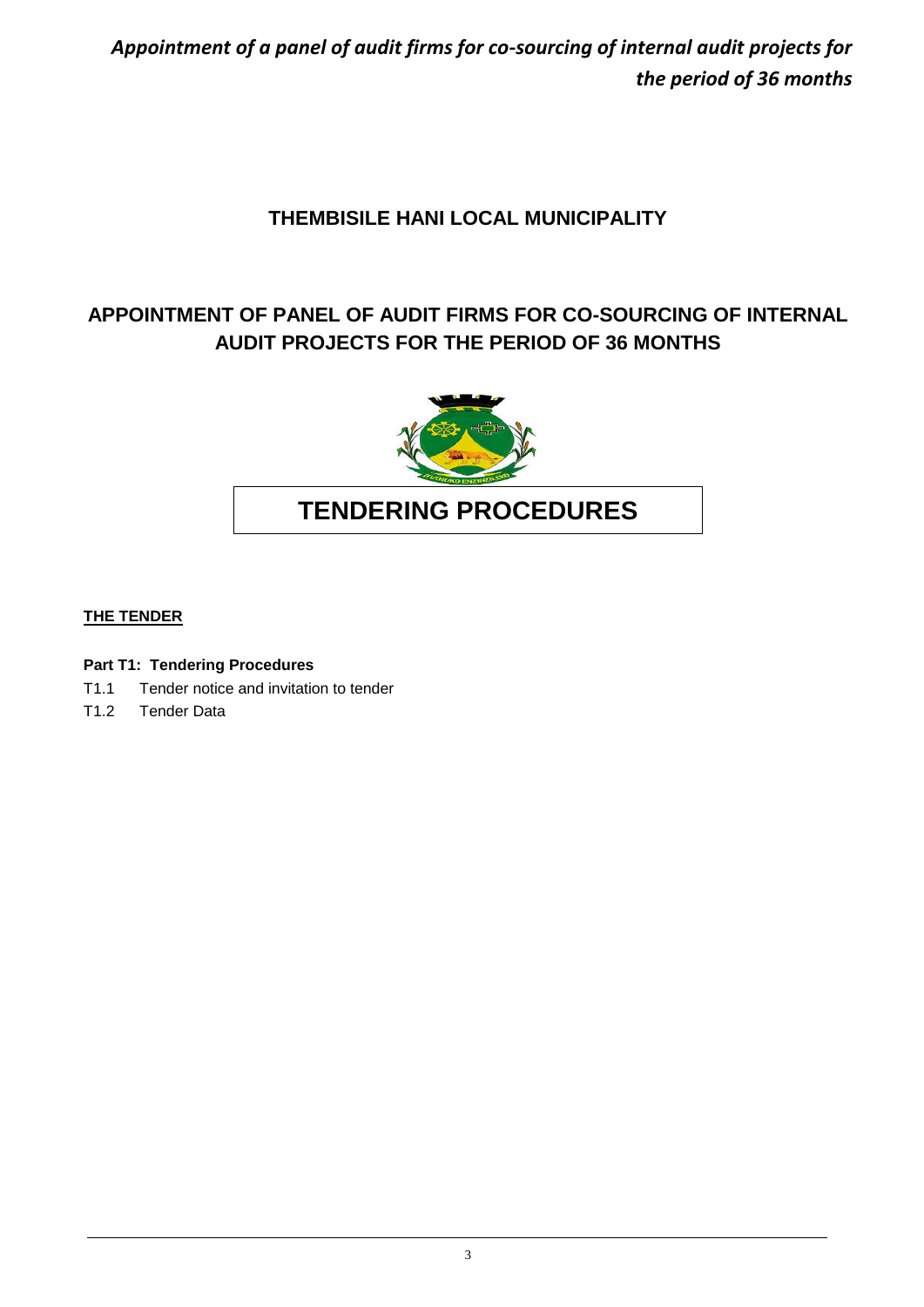### **THEMBISILE HANI LOCAL MUNICIPALITY**

## **APPOINTMENT OF A PANEL OF AUDIT FIRMS FOR CO-SOURCING OF INTERNAL AUDIT PROJECTS FOR THE PERIOD OF 36 MONTHS**

# T1.1 TENDER NOTICE AND INVITATION TO TENDER

| <b>CONTRACT NO</b>                     | <b>DESCRIPTION</b>                                                                                                    | <b>BRIEFING</b><br><b>SESSION</b>    | <b>PRICE PER BID</b><br><b>DOCUMENT</b> | <b>CLOSING DATE</b>     |
|----------------------------------------|-----------------------------------------------------------------------------------------------------------------------|--------------------------------------|-----------------------------------------|-------------------------|
| <b>THLM/SCM 45/2020-</b><br>2021/AUD01 | Appointment of a panel of audit<br>firms for co-sourcing of internal<br>audit projects for the period of<br>36 months | <b>NO BRIEFING</b><br><b>SESSION</b> | R400.00                                 | 15 May 2021<br>@12:00pm |

Tender documents will be available on E-tender portal from 3<sup>rd</sup> May 2021. Prospective bidders should take note that due to of the current situation of COVID-19, the Municipality must adhere to the Regulations of Disaster Management Act in avoiding gatherings. Therefore, there will be no briefing session and public tender opening. All inquiries will be addressed electronically. Bidders are encouraged to forward enquiries at least two weeks before closing of tenders to allow correspondence in time.

Payments for hardcopy tender documents can made at the Municipal cashier's office in Kwaggafontein C and can be obtained on payment of a non-refundable cash amount indicated above. Only bank guaranteed cheques will be accepted and must be made payable to Thembisile Hani Local Municipality. Sealed documents marked with the tender number **"CONTRACT NO. THLM/SCM 45/2020-2021/AUD 01** 

### **APPOINTMENT OF PANEL OF AUDIT FIRMS FOR CO-SOURCING OF INTERNAL AUDIT PROJECTS FOR THE PERIOD OF 36 MONTHS**

Must be placed in the bid box at the Municipality office in Kwaggafontein not later than 12h00pm on the 15<sup>th</sup> **May 2021**. Bids will be opened in public at the Municipal offices.

Please take note that no bid documents will be given to couriers unless the courier company is in the possession of a letter on the official letterhead, confirming on behalf of the company the full details of the specific bid/bids to be collected and payment of the full amount payable for the bids is required.

The council reserves the right to either accept the whole or part of any bid, or not to appoint. Facsimiles or emailed documents will not be accepted. No awards will be made to a person who:

- Is in the service of the state
- If that person is not a natural person, of which any director, manager, principle shareholder or stakeholder is a person in the service of the state